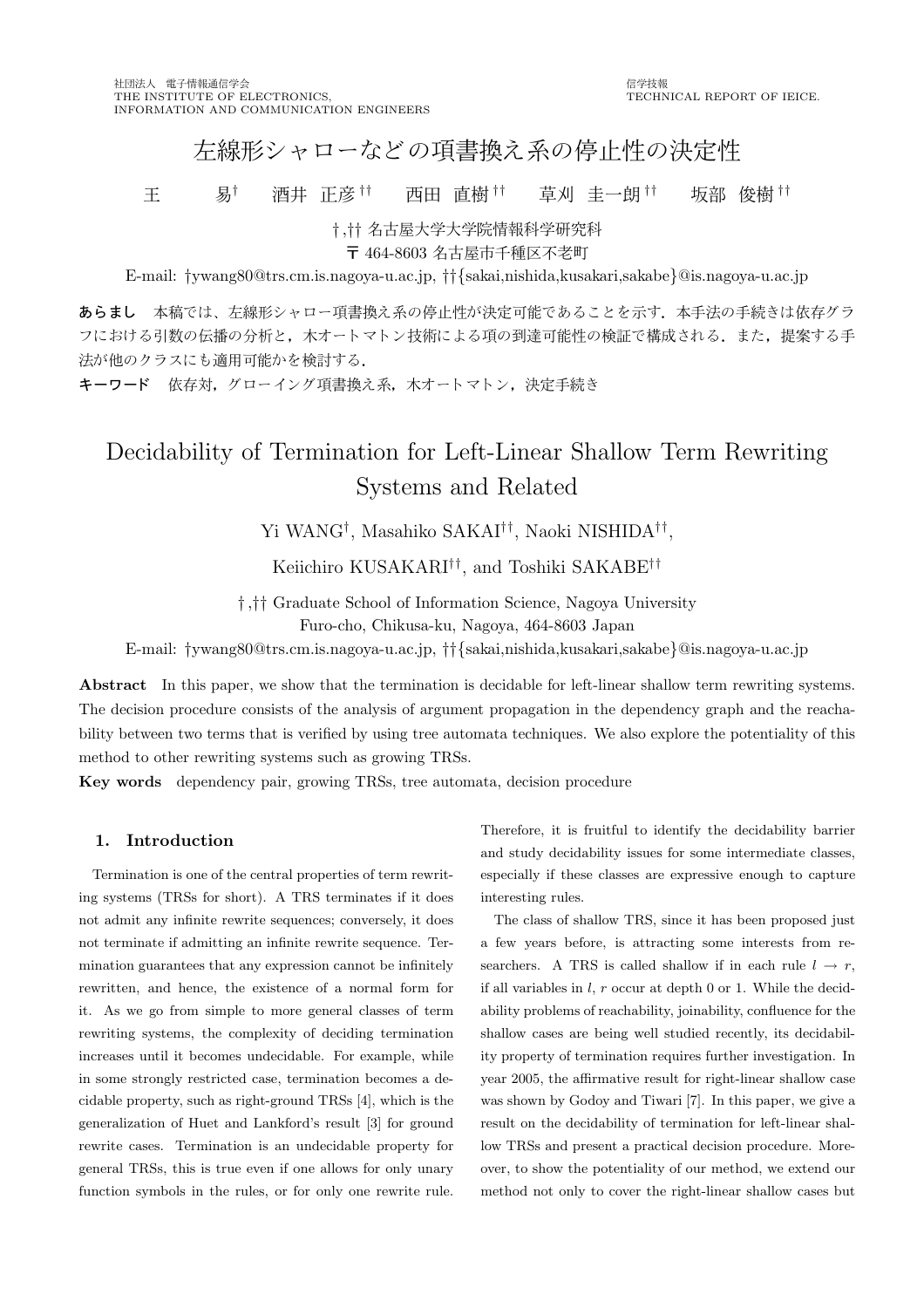also to a more general class of growing TRSs. Since Nagaya and Toyama [10] obtained the decidability result for almost orthogonal growing TRSs, we will show by examples that our method is capable of tackling a different range of growing rewriting systems. What is more important is that our method can actually find an infinite rewriting sequence if R does not terminate.

Our proof relies on the decidability of reachability that can be verified by using tree automata techniques [1]. Concerning automated termination proofs for term rewriting systems, the dependency pair approach proposed in the reference [6] is one of the most powerful techniques. Based on the notion of dependency pair, by doing a transformation on the dependency graph, our method gathers all the essential conditions for the existence of an infinite dependency chain which implies the non-termination of TRS.

The organization of this paper is as follows: in section 2, we review the preliminary definitions of term rewriting systems; in section 3, we recall the definitions and results concerning dependency pair approach and tree automata techniques; in section 4, we give the detailed termination decision proof for left-linear shallow TRSs; in section 5, we extend our method to other term rewriting cases and explain them respectively; in section 6, we compare our method with two existing results related.

#### 2. Preliminaries

We assume the reader is familiar with the standard definitions of term rewriting systems [2] and here we just review the main notations used in this paper.

A *signature*  $F$  is a set of function symbols, where every  $f \in \mathcal{F}$  is associated with a non-negative integer number by an arity function:  $arity \colon \mathcal{F} \to \mathbb{N} = \{0, 1, 2, \ldots\}$ . Function symbols of arity 0 are called constant symbols. The set  $\mathcal{T}(\mathcal{F}, \mathcal{V})$  of all terms built from a signature  $\mathcal F$  and a countable infinite set V of variables such that  $\mathcal{F} \cap \mathcal{V} = \emptyset$ , is represented by  $T(\mathcal{F}, \mathcal{V})$ . The set of ground terms is denoted by  $T(\mathcal{F}, \emptyset)$  $(\mathcal{T}(\mathcal{F})$  for short). We write  $s = t$  when two terms s and t are identical. The *root symbol* of a term  $t$  is denoted by  $root(t)$ .

The set of all *positions* in a term t is denoted by  $Pos(t)$ . Here  $\varepsilon$  represents the root position. Positions are partially ordered by the prefix order  $\leq$ , that is,  $p \leq q$  if there exists an r such that  $p \cdot r = q$ . We write  $p < q$  if  $p \leq q$ and  $p \neq q$ . If  $p \in \mathcal{P}os(t)$ , then  $t|_p$  denotes the subterm of t at position p, and  $t[s]_p$  denotes the term that is obtained from  $t$  by replacing the subterm at position  $p$  by the term s. We denote by  $\geq$  the *subterm ordering*, that is,  $t \geq u$  if u is a subterm of t, and  $t \geq u$  if  $t \geq u$  and  $t \neq u$ . The height of a term  $t$  is 0 if  $t$  is a variable or a constant, and  $1 + max({height(s_i) | i \in \{1, ..., m\}})$  if  $t = f(s_1, ..., s_m)$ .

Let C be a *context* with a hole  $\Box$ . We write C[t] for the term obtained from C by replacing  $\Box$  with a term t.

A substitution  $\theta$  is a mapping from  $\mathcal V$  to  $\mathcal T(\mathcal F, \mathcal V)$  such that the set  $\{x \in \mathcal{V} \mid \theta(x) \neq x\}$  called the *domain* of  $\theta$  and denoted by  $\mathcal{D}om(\theta)$  is finite. We usually identify a substitution  $\theta$  with the set  $\{x \mapsto \theta(x) \mid x \in \mathcal{D}om(\theta)\}\$  of variable bindings. We denote  $\mathcal{R}an(\theta) = {\theta(x) | x \in \mathcal{D}om(\theta)}$  as the *range* of  $\theta$ . Substitutions are naturally extended to homomorphisms from  $\mathcal{T}(\mathcal{F}, \mathcal{V})$  to  $\mathcal{T}(\mathcal{F}, \mathcal{V})$ . In the following, we write  $t\theta$  instead of  $\theta(t)$ . The composition  $\theta_1\theta_2$  of two substitutions  $\theta_1$ and  $\theta_2$  is defined by  $x(\theta_1\theta_2) = (x\theta_1)\theta_2$  for all  $x \in \mathcal{V}$ .

A rewrite rule  $l \rightarrow r$  is a directed equation which satisfies  $l \notin V$  and  $Var(r) \subseteq Var(l)$ . We call l the *left-hand side* and r the right-hand side of the rewrite rule. The reverse of the rewrite rule  $l \rightarrow r$  is  $r \rightarrow l$ . A term rewriting system TRS is a set of finite rewrite rules. If the two conditions  $l \notin \mathcal{V}$ and  $Var(r) \subseteq Var(l)$  are not imposed, then we call it *extended* TRS (eTRS). In this paper, we will use eTRS implicitly for convenience. The *rewrite relation*  $\rightarrow_R \subseteq T(\mathcal{F}, \mathcal{V}) \times T(\mathcal{F}, \mathcal{V})$ associated with a TRS R is defined as follows:  $s \rightarrow_R t$  if there exist a rewrite rule  $l \to r \in R$ , a substitution  $\theta$ , and a position  $p \in \mathcal{P}os(s)$  such that  $s|_p = l\theta$  and  $t = s[r\theta]_p$ . The subterm  $l\theta$  of s is called a *redex* and we say that s rewrites to t by contracting redex  $l\theta$ . We say that p is a redex position. The transitive closure of  $\rightarrow_R$  is denoted by  $\rightarrow_R^+$ . The transitive and reflexive closure of  $\rightarrow_R$  is denoted by  $\rightarrow_R^*$ . If  $s \rightarrow_R^* t$ , then we say that there is a *rewrite sequence* starting from  $s$ , which reduces to  $t$  or  $t$  is reachable from  $s$  by  $R$ . We use  $\stackrel{\varepsilon}{\to}_R$  to denote the root rewrite step and  $\stackrel{\varepsilon}{\to}_R$  to denote the rewrite step where redex position occurs below the root. A term without redexes is called a normal form. We say that a term t has a normal form if there exists a rewrite sequence starting from  $t$  that reduces to a normal form.

A rewrite rule  $l \rightarrow r$  is called *left-linear* (resp. *right-linear*) if no variable occurs twice in  $l$  (resp.  $r$ ). It is called *linear* if it is both left- and right-linear. A TRS is called left-linear (resp. right-linear, resp. linear) if all of its rules are leftlinear (resp. right-linear, resp. linear).

For a TRS R, a term  $t \in \mathcal{T}(\mathcal{F}, \mathcal{V})$  terminates if there is no infinite rewrite sequences starting from  $t$ .  $R$  terminates over  $T \subseteq T(\mathcal{F}, \mathcal{V})$  if all terms in T terminate. In the case that  $T = \mathcal{T}(\mathcal{F}, \mathcal{V})$ , we say that R terminates.

For a TRS R, a function symbol  $f \in \mathcal{F}$  is a defined symbol of R if  $f = root(l)$  for some rewrite rule  $l \rightarrow r \in R$ . The set of all the defined symbols of  $R$  is denoted by  $D_R = \{root(l) | \exists l \rightarrow r \in R\}$ . We write  $C_R$  for the set of all the *constructor symbols* of R which is defined as  $\mathcal{F}\backslash D_R$ . A term t has a defined root symbol if  $root(t) \in D_R$ .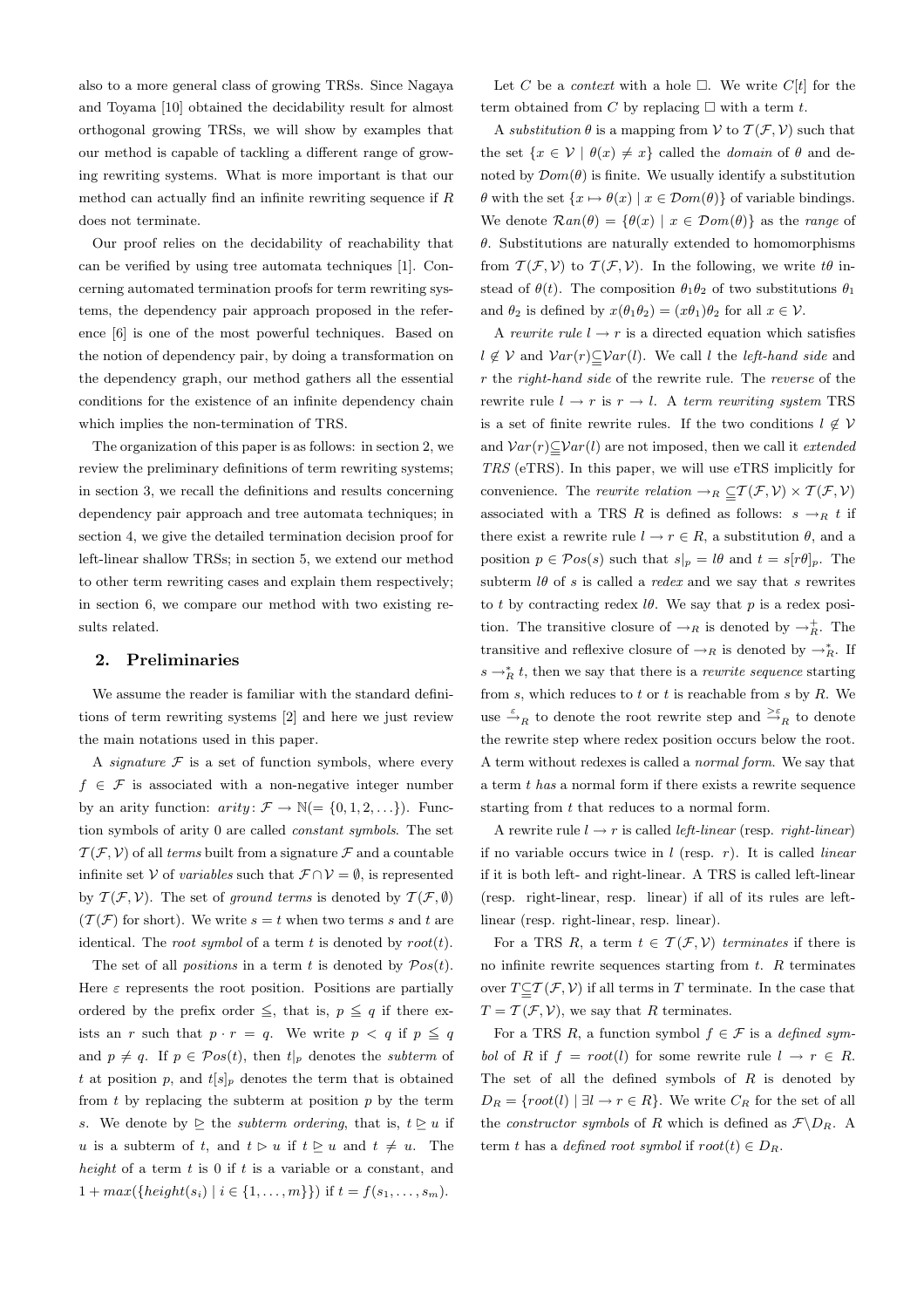## 3. Dependency pairs and tree automata

In this section, we recall the definition of the dependency pair approach [5,6] and the results concerning tree automata techniques that will be used for testing reachability.

Let R be a TRS over a signature  $\mathcal{F}$ .  $\mathcal{F}^{\sharp}$  denotes the union of  $\mathcal{F}$  and  $D_R^{\sharp} = \{ f^{\sharp} \mid f \in D_R \}$  where  $\mathcal{F} \cap D_R^{\sharp} = \emptyset$  and  $f^{\sharp}$  has the same arity as  $f$ . We call these new symbols *dependency pair symbols.* Given a term  $t = f(t_1, \ldots, t_n) \in \mathcal{T}(\mathcal{F}, \mathcal{V})$  with f defined, we write  $t^{\sharp}$  for the term  $f^{\sharp}(t_1,\ldots,t_n)$ . If  $l \to r \in R$ and  $u$  is a subterm of  $r$  with a defined root symbol, then the rewrite rule  $l^{\sharp} \to u^{\sharp}$  is called a *dependency pair* of R. The set of all dependency pairs of R is denoted by  $DP(R)$ . For any subset  $T \subseteq T(\mathcal{F}, \mathcal{V})$  consisting of terms with a defined root symbol, we denote the set  $\{t^{\sharp} \mid t \in T\}$  by  $T^{\sharp}$ .

For a TRS  $R$ , a (possibly infinite) sequence of dependency pairs  $s_1^{\sharp} \to t_1^{\sharp}, s_2^{\sharp} \to t_2^{\sharp}, \ldots$  is a *dependency chain* if there exist substitutions  $\tau_1, \tau_2, \ldots$  such that  $t_i^{\sharp} \tau_i \rightarrow_R^* s_{i+1}^{\sharp} \tau_{i+1}$  holds for every two consecutive dependency pairs  $s_i^{\sharp} \to t_i^{\sharp}$  and  $s_{i+1}^{\sharp} \rightarrow t_{i+1}^{\sharp}$  in the sequence.

Example 3.1 For TRS  $R_2$  in Example 4.2,  $D_{R_2}$  =  ${f,g}, \, \text{DP}(R_2) = { f^{\sharp}(x,y,z) \to g^{\sharp}(x,y,z), g^{\sharp}(u,x,v) \to g^{\sharp}(u,y,z)}$  $f^{\sharp}(x,x,x)$  }.

**Theorem 3.2** ( $[5, 6]$ ) For a non-extended TRS R, R does not terminate if and only if there exists an infinite dependency chain.

The nodes of the *dependency* graph  $DG(R)$  are the dependency pairs of R and there is an arrow from a pair  $s^{\sharp} \to t^{\sharp}$  to  $u^{\sharp} \to v^{\sharp}$  if and only if there exist substitutions  $\sigma$  and  $\tau$  such that  $t^{\sharp}\sigma \rightarrow_R^* u^{\sharp}\tau$ . Note that the dependency graph is not computable in general. Several approximation are worked out to compute the estimated dependency graphs, each of which consists the dependency graph of  $R$  as a subgraph. Some details can be found in [1]. In this paper, we generally denote approximation of dependency graph as  $EDG(R)$  for any TRS R. We write SCS for a strongly connected subgraph of  $DG(R)$  or  $EDG(R)$ .<sup>1</sup>

Given a directed graph, a (possibly infinite) backward path is a path of the form  $nd_1 \leftarrow nd_2 \leftarrow \cdots \leftarrow nd_i \leftarrow nd_{i+1} \leftarrow \cdots$ in the graph such that for every two consecutive nodes  $nd_i$ and  $nd_{i+1}$  there is an arrow from  $nd_{i+1}$  to  $nd_i$ .

Next, we give a result concerning tree automata.

**Proposition 3.3 (**  $[1, 9, 10]$ ) For a left-linear growing (shallow) TRS R, let  $t_0, t_1, \ldots, t_n$  to be ground terms and denote  $(\rightarrow_R^*)[L] = \{ s \in \mathcal{T}(\mathcal{F}) \mid s \rightarrow_R^* t, t \in L \},\$  then the following problems are decidable:

$$
(1) \bigcap_{1 \leq i \leq n} (\rightarrow_R^*)[\{t_i\}] \neq \emptyset?
$$
  

$$
(2) \bigcap_{1 \leq i \leq n} (\rightarrow_R^*)[\{t_i\}] \cap \{t_0\} \neq \emptyset?
$$

## 4. Termination of left-linear shallow TRSs

In this section, we first describe the definition of shallow TRSs, then we prove the decidability of termination for leftlinear shallow TRSs.

Definition 4.1 (Shallow TRS) A TRS R is called shallow, if all its rewrite rules have the form  $f(t_1, \ldots, t_n) \rightarrow$  $g(s_1, \ldots, s_m), x \to g(s_1, \ldots, s_m)$  or  $f(t_1, \ldots, t_n) \to x$  where every  $t_i$  and  $s_i$  is either a variable of V or a ground term of  $\mathcal{T}(\mathcal{F})$ , and where  $x \in \mathcal{V}$ , and n, m can be 0 (if f or g have arity 0).

Example 4.2 Let s, t, u, v be ground terms, the TRSs  $R_1 =$  ${f(t, x, y) \rightarrow g(u, x, y), g(x, y, t) \rightarrow h(x, y), h(y, s) \rightarrow}$  $f(y, y, u)$ ,  $R_2 = \{ f(x, y, z) \rightarrow g(x, y, z), g(u, x, v) \rightarrow$  $f(x, x, x)$  and  $R_3 = \{ f(x, y) \rightarrow f(u, y), f(u, z) \rightarrow f(z, v) \}$ are left-linear shallow.

**Definition 4.3 (Labeling Function)** Let R be a shallow TRS and p be a backward path in  $EDG(R)$  of the form  $nd_1 \leftarrow$  $nd_2 \leftarrow \cdots \leftarrow nd_i \leftarrow nd_{i+1} \leftarrow \cdots$ , and M be the maximum arity of the root symbol of the left-hand side of all the nodes in  $EDG(R)$ . A labeling function  $L_p \colon \mathbb{N} \to DP(R) \times P(\mathcal{T}(\mathcal{F}))^M$ is defined as follows:

- (1) Denote nd<sub>1</sub> as  $\langle f^{\sharp}(t_1,\ldots,t_n), g^{\sharp}(s_1,\ldots,s_m)\rangle$ :  $L_p(1)$  :=  $(nd_1, S_1^1, \ldots, S_M^1)$  where if  $1 \leq i \leq n$  and  $t_i \notin V$ , then  $S_i^1 := \{t_i\}$ ; else  $S_i^1 := \emptyset$ .
- (2) Denote nd<sub>i</sub> and nd<sub>i+1</sub> as  $\langle f^{\sharp}(t_1,\ldots,t_n), g^{\sharp}(s_1,\ldots,s_m)\rangle$ and  $\langle h^{\sharp}(v_1,\ldots,v_k), f^{\sharp}(u_1,\ldots,u_n)\rangle$ , and let  $L_p(i) :=$  $(nd_i, S_1^i, \ldots, S_M^i)$ :  $L_p(i+1) := (nd_{i+1}, S_1^{i+1}, \ldots, S_M^{i+1})$ where if  $1 \leq j \leq k$  and  $v_j \notin V$ , then  $S_j^{i+1} := \{v_j\}$ ; else if  $1 \leq j \leq k$  and  $\Lambda = \{l \in \{1, ..., n\} \mid v_j =$  $u_l$  and  $u_l \in V$  is not empty, then  $S_j^{i+1} := \bigcup_{l \in \Lambda}$  $S_l^i$ ; else  $S_j^{i+1} := \emptyset.$

Definition 4.4 (Argument Propagation Cycling) Let  $R$  be a shallow TRS and  $p$  be a backward path in  $EDG(R)$ of the form  $nd_1 \leftarrow nd_2 \leftarrow \cdots \leftarrow nd_i \leftarrow nd_{i+1} \leftarrow \cdots$ . An argument propagation cycling (APC for short) is a finite sequence of labels of the form  $L_p(i)$ ,  $L_p(i+1)$ , ...,  $L_p(i)$  such that  $L_p(i) = L_p(j)$ .

We say an APC is minimal if all its proper subsequences are not APC.

Lemma 4.5 For left-linear shallow TRSs, the set A of all minimal APCs is finite and computable.

*Proof.* For any left-linear shallow TRS  $R$ , observe that the number of nodes in  $EDG(R)$  are finite and since the number of all the ground terms at depth 1 in the left-hand side

<sup>&</sup>lt;sup>1</sup> A graph is said to be strongly connected if each node is reachable from an arbitrary node.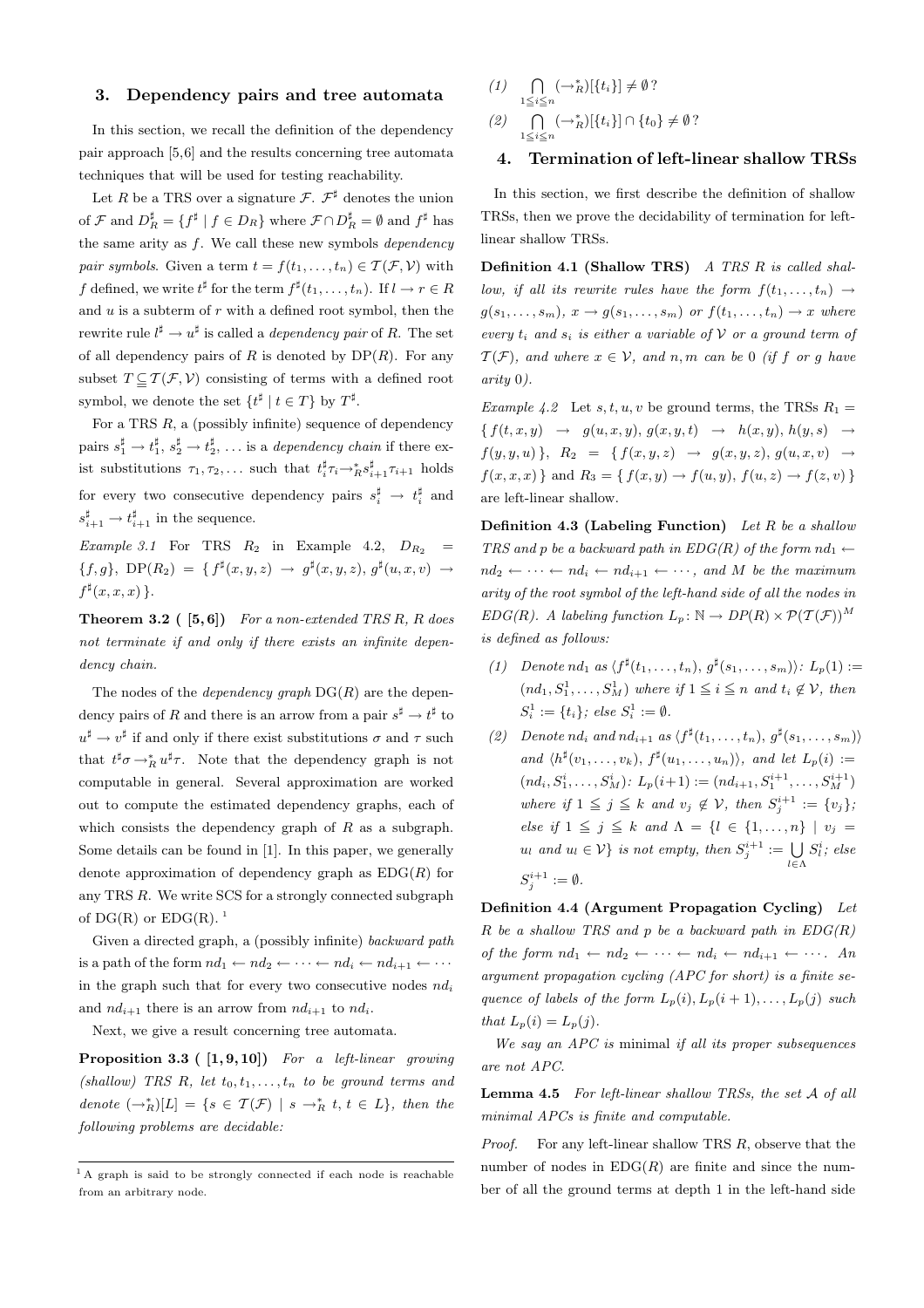of all the nodes are finite, the value of  $S_k$  in the labeling function is finite set too. Thus, the union of the ranges of labels  $L_p(\cdot)$  for all backward paths is finite. It follows from the minimality that  $A$  is finite.

A can be computed by the following procedure: generate all the backward paths starting from each node in  $EDG(R)$ while doing labeling synchronically, stop at the point when an APC is found for the first time and output this APC.

The soundness of this procedure is obvious as the procedure finds 'APCs' satisfying the Definition 4.4 and minimality. The completeness of this procedure can be argued as follows: if there is a minimal APC  $L_p(i), \ldots, L_p(j)$  that is not in the output of the procedure, we can assume that the backward path corresponding to this APC is of the form  $nd_1 \leftarrow \cdots \leftarrow nd_i \leftarrow \cdots \leftarrow nd_j \leftarrow \cdots$  such that no subsequences of  $L_p(1), \ldots, L_p(j-1)$  are APCs. The existence of such a backward path can be shown by a study on the case if there is a APC  $L_p(i'), \ldots, L_p(j')$  such that  $j' \leq i$  and the case if  $i' < i < j' < j$ . Thus, it is easy to know that this minimal APC will be found by the checking along the backward path above starting from node  $nd_1$  in the procedure. It leads to a contradiction.  $\Box$ 

We stress that for any minimal APC with length  $L$  in  $A$ , there are L−1 minimal APCs homogeneous to it, here homogeneous is in the sense that for termination determination, they can be viewed as one case since they are from the same 'cycle'.

**Definition 4.6 (Smooth APC)** Let  $R$  be a shallow TRS, an ACP of the form  $L_p(x), \ldots, L_p(y)$  is smooth if the following conditions are satisfied:

For  $x \leq i \leq y$ , let  $nd_i = \langle f^{\sharp}(t_1, \ldots, t_n), g^{\sharp}(s_1, \ldots, s_m) \rangle$ and  $nd_{i+1} = \langle h^{\sharp}(v_1, \ldots, v_k), f^{\sharp}(u_1, \ldots, u_n) \rangle$ . For  $1 \leq j \leq$  $n$ :

(1) If 
$$
u_j \in V
$$
 and  $t_j \in V$ , then  $\bigcap_{t \in S_j^i} (\rightarrow_R^*)[\{t\}] \neq \emptyset$ .

(2) If 
$$
u_j \in \mathcal{T}(\mathcal{F})
$$
 and  $t_j \in \mathcal{V}$ , then  $\bigcap_{t \in S_j^i} (\rightarrow_R^*)[\{t\}] \cap \{u_j\} \neq \emptyset$ .

- (3) If  $u_i \in V$  and  $t_i \in \mathcal{T}(\mathcal{F})$ , then true.
- (4) If  $u_j \in \mathcal{T}(\mathcal{F})$  and  $t_j \in \mathcal{T}(\mathcal{F})$ , then  $(\rightarrow_R^*)[\{t_j\}]\cap \{u_j\} \neq$ ∅.

**Lemma 4.7** For a left-linear shallow  $R$ , there exists an infinite dependency chain if and only if there is a minimal smooth APC.

Proof. We firstly prove the if part, the condition clauses of  $(1)$ – $(4)$  in Definition 4.6 exhaust all the cases, observe that left-linear shallow TRSs only allow variable or ground term arguments at depth 1. Therefore, we can choose an ground instance of the right-hand side of  $nd_y$  that satisfies conditions

 $(1)$ – $(4)$ , starting from which reversely to  $nd_x$ , a dependency chain can be constructed and it will be equal to the instance again when reaching node  $nd_x$ . Thus the dependency chain loops and does not terminate.

The only if part can be argued based on the fact that, in any infinite dependency chain corresponding to an SCS in the dependency graph, the property of left-linear shallow guarantees the existence of a corresponding 'transformed' infinite dependency chain by delaying the R-reductions at each position of the arguments at depth 1 in the right-hand side of the node if the argument at the corresponding position of the left-hand side of its successor node is a variable, and just copying the value to that position, until it becomes a ground term, then doing all the R-reductions including delayed ones to this ground term. Also notice that it will finally return back to the starting node with the same ground instance of the right-hand side. Thus, by considering the definition of minimal smooth APC, we can know that any 'transformed' dependency chain is corresponding to a minimal smooth APC.  $\hfill \square$ 

Theorem 4.8 Termination of left-linear shallow TRSs are decidable.

*Proof.* For any left-linear shallow TRS  $R$ , we can assume  $R$  is non-extended, otherwise  $R$  does not terminate. The decision procedure turns to be computing  $A$  first, and then checking the existence of any minimal smooth APC. Since from Lemma 4.5,  $A$  is computable, hence the theorem follows from Theorem 3.2, Proposition 3.3 and Lemma 4.7.

 $\Box$ 

#### 5. Extension

In this section, we explore the potentiality of this method to other rewriting systems such as growing TRSs. First of all, we give the definition of growing TRSs.

**Definition 5.1 (Growing TRS)** A rewrite rule  $l \rightarrow r$  is growing if all variables in  $Var(l) \cap Var(r)$  occur at depth 0 or 1 in l. A TRS R is growing if every rewrite rule in R is growing and R is rev-growing if the reverse of every rule is growing.

Example 5.2 TRS  $R_4 = \{ f(u, x) \rightarrow g(x, t), g(x, y) \rightarrow$  $h(x, p(x, y)), h(s, x) \rightarrow f(x, x)$  are left-linear growing TRSs, where  $s, t, u$  are ground terms of  $\mathcal{T}(\mathcal{F})$  and p is a function symbol of arity 2.

The possible extensions of our method are shown in the table below, where the second column presents the condition that TRS R should satisfy, the third column gives the condition that  $DP(R)$  should satisfy.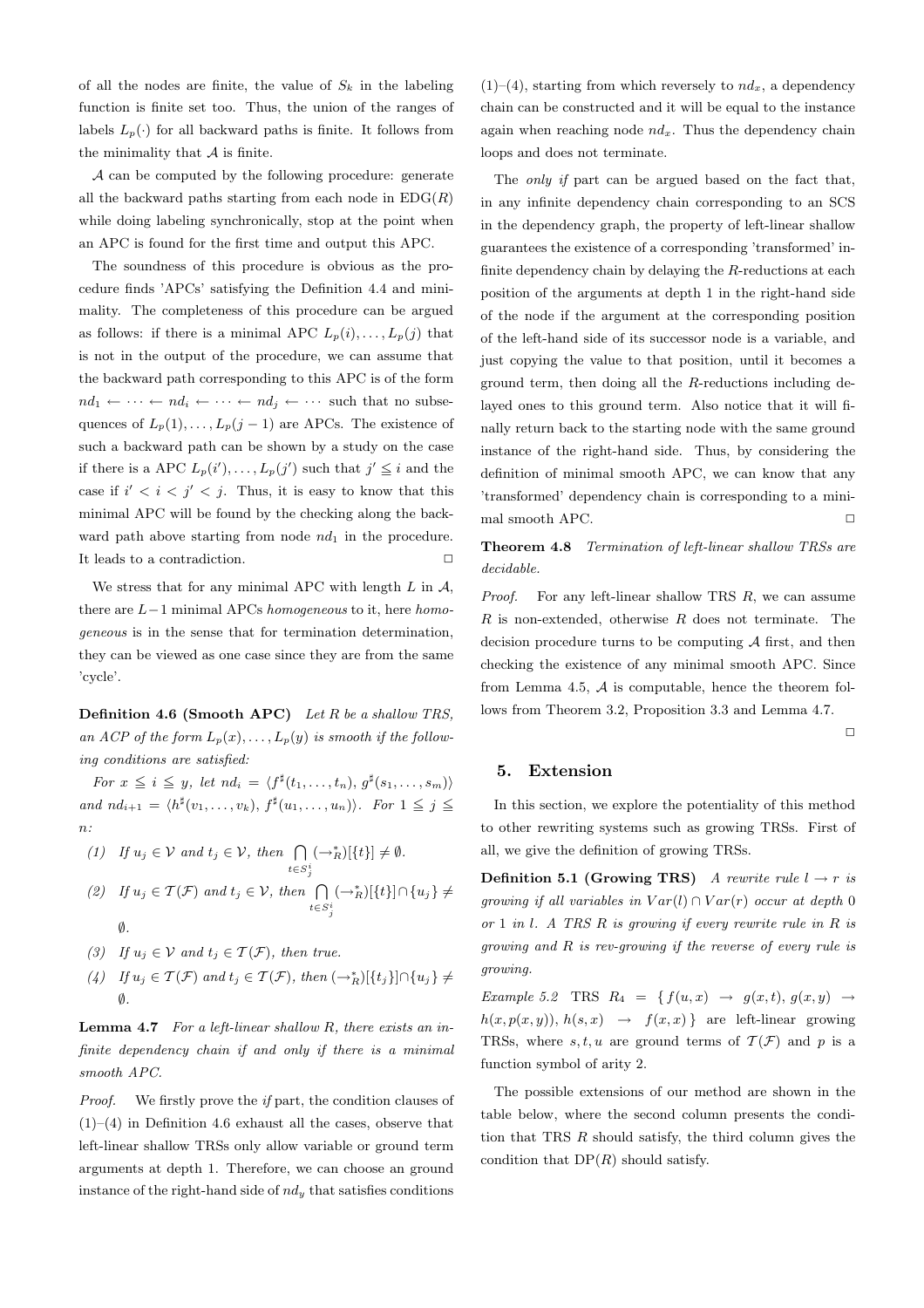| No. | Term Rewriting System    | Dependency Pair |
|-----|--------------------------|-----------------|
|     | left-linear shallow      |                 |
| 2   | right-linear shallow     |                 |
| 3   | left-linear growing      | shallow         |
| 4   | right-linear rev-growing | shallow         |
| 5   | left-linear growing      | right-linear    |
| 6   | right-linear rev-growing | left-linear     |

Notice that (4) implies (2). We will explain all these extensions respectively.

- (1) Theorem 4.8.
- (2) Theorem 5.3 Termination of right-linear shallow TRSs are decidable.

Proof. (Sketch) For right-linear shallow TRS R, DP(R) is right-linear shallow too. Notice that  $(\rightarrow_{R^{-1}}^*$  $|L|$  is regular, we simply reverse the labeling direction and our method will work well for this case.  $\Box$ 

(3) Theorem 5.4 Termination of left-linear growing TRSs with its dependency pairs being shallow are decidable.

Proof. (Sketch) For left-linear growing TRS R with  $DP(R)$  being shallow, notice it is allowed to do arguments propagation in exactly the same way as the one for left-linear shallow TRS case and  $(\rightarrow_{R^{-1}}^*)[L]$  is regular too, thus our decision method is applicable for this case.

(4) Theorem 5.5 Termination of right-linear rev-growing TRSs with its dependency pairs being shallow are decidable.

*Proof.* (Sketch) For right-linear rev-growing TRS  $R$ with  $DP(R)$  being shallow, by reversing the labeling direction, it can be argued the same way as for the case of left-linear growing TRS  $R$  with  $DP(R)$  being shallow.

- (5) Conjecture 5.6 Termination of left-linear growing TRSs with its dependency pairs being right-linear are decidable.
- (6) Conjecture 5.7 Termination of right-linear revgrowing TRSs with its dependency pairs being leftlinear are decidable.

## 6. Comparison

In this section, we compare our result with two existing results related with shallow and growing TRSs.

(1) Godoy and Tiwari [7] gave a result for right-linear shallow cases which is one of the solvable classes by our method.

(2) Nagaya and Toyama [10] obtained the decidability result for almost orthogonal growing TRSs. We claim that the applicable classes of Nagoya's and ours do not cover each other. Considering examples  $R_3$  and  $R_4$ :  $R_3$  is left-linear shallow, since there is a non-trivial critical pair  $\langle f(u, z), f(z, v) \rangle$ , R<sub>3</sub> is not almost orthogonal;  $DP(R_4)$  is neither shallow nor right-linear, since all its critical pairs are trivial overlays,  $R_4$  is almost orthogonal.

## 7. Conclusion

In this paper we have shown that termination is a decidable property for left-linear shallow TRSs and hence we can automatically prove termination or non-termination of any left-linear shallow TRSs. We also showed that our method are applicable for more general cases as listed in the table in Section 5.

Based on the notion of dependency pair, we accomplished our proof by argument propagation on its estimated dependency graph. Then the conditions for the existence of an infinite dependency chain are being checked by tree automata techniques. According to the comparison with two existing results, we showed that this method can tackle a new field of rewriting systems which can not be solved by the existing ways. It is worthwhile to do further studies on the extension of this method, left-linear growing case for instance.

Acknowledgment This work is partly supported by MEXT. KAKENHI #15500007 and #16300005.

#### References

- [1] Aart Middeldorp. Approximating Dependency Graphs using Tree Automata Techniques, Proceedings of the International Joint Conference on Automated Reasoning(IJCAR'01), volume 2083 of LNAI, pages 593–610, 2001.
- Franz Baader and Tobias Nipkow. Term Rewriting and All That, Cambridge University Press, 1998.
- [3] Gérard Huet and Dallas Lankford. On the uniform halting problem for term rewriting systems, Technical Report 283, IRIA, 1978.
- [4] Nachum Dershowitz. Termination of Linear Rewriting Systems, in S. Even and O. Kariv, editors, Automata, Languages and Programming, volume 115 of LNCS, pages 448– 458, Springer-Verlag, 1981.
- [5] Nao Hirokawa and Aart Middeldorp. Dependency Pairs Revisited, Proceedings of the 15th International Conference on Rewriting Techniques and Applications, Aachen, volume 3091 of LNCS, pages 249–268, 2004.
- [6] Thomas Arts and Jürgen Giesl. Termination of Term Rewriting Using Dependency Pairs, Theoretical Computer Science, pages 133–178, 2000.
- [7] Guillem Godoy and Ashish Tiwari. Termination of Rewrite Systems with Shallow Right-Linear, Collapsing and Right-Ground Rules, 20th Intl. Conf. on Automated Deduction, CADE, LNAI 3632, pages 164–176, 2005.
- Florent Jacquemard. Reachability and confluence are undecidable for flat term rewriting systems, Research Report